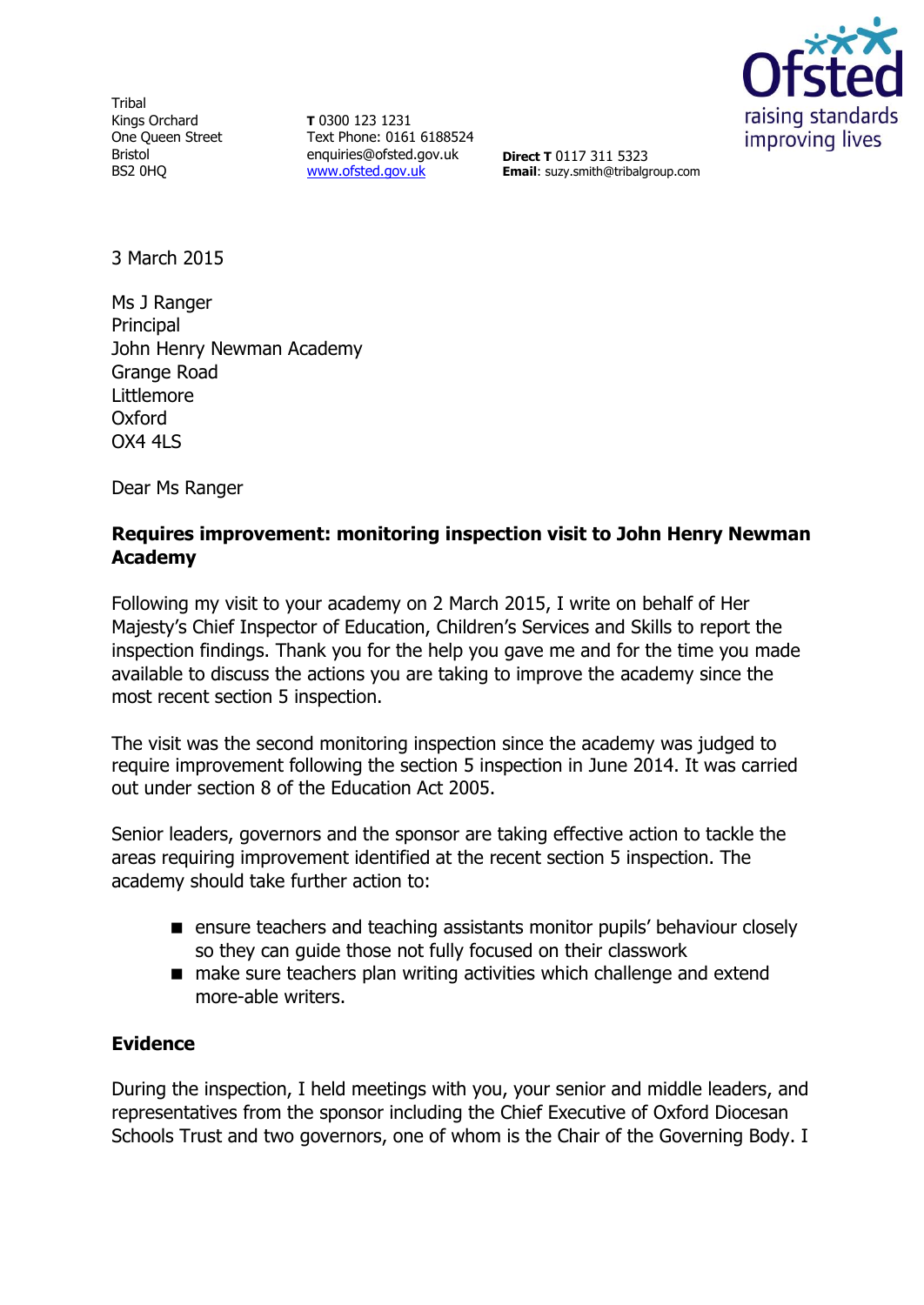

evaluated the academy's improvement plan. I made short visits to lessons to observe pupils' behaviour and learning.

# **Context**

An Executive Principal was appointed in January 2015.

## **Main findings**

You and your leaders have made a determined effort to improve the academy. Working in tandem with the Executive Principal, you are carefully checking that the actions you take lead higher standards of teaching and attainment.

You are tracking students' progress more rigorously. You are beginning to monitor pupils who made weak progress last year more closely so they make the rapid progress needed to catch up. Middle leaders are making better use of data from teachers' assessments of pupils' work when they judge the quality of teaching. These judgements are consequently more accurate. You have rightly identified that in Year 3 and Year 5 pupils' achievement is weaker. You have taken timely action to improve this by providing support for pupils who are falling behind, including extra lessons with a dedicated support teacher. You are carefully checking the impact of the extra help pupils receive.

You have now created an extra teaching group in Year 2 and as a result the challenging behaviour of a small minority of pupils is being more effectively managed. You have also created a support base for pupils who need extra guidance in how to manage their behaviour, called the Phoenix Centre. Consequently, there has been a reduction in the number of incidents of poor behaviour and no fixed-term exclusions. Pupils' behaviour is improving in some classes but not all. In some lessons pupils do not concentrate well enough when they are sitting at the front listening to the teacher explaining the work. However, changes to the Reception area environment and more adult-led activities mean pupils' attitudes to learning are improving rapidly. In Key Stage 2, some teachers and teaching assistants do not keep a close enough eye on how pupils behave when they are completing activities. As a result, silly behaviour, which interferes with their work, sometimes goes unnoticed and therefore unchecked.

Middle leaders have improved the way they monitor whole-academy approaches. As a result of their checks, prompt changes are made. The English subject leader has introduced an effective approach to teaching writing. In a Year 6 lesson, pupils were analysing how writers use colourful vocabulary at the start of a story. This close analysis enabled them to have a sharper focus on their own vocabulary choices and consequently achieve well in their writing. Some more-able pupils have the skills to move more quickly from discussing their ideas to writing them down. However,